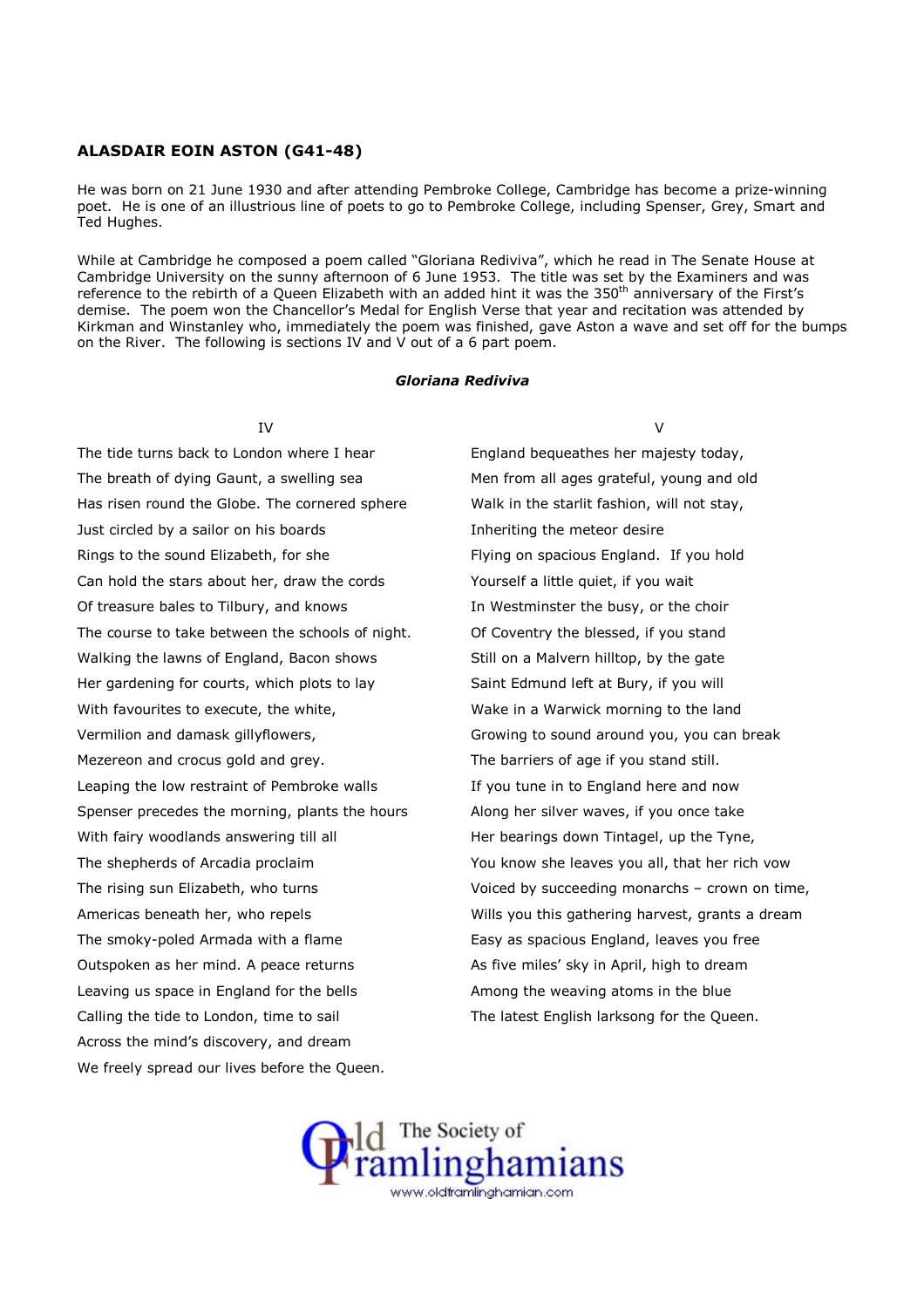He is a contributor to Pembroke Poets which is a book published by Pembroke College, Cambridge. There are poems of 50 poets from 1510 to the present day. In the book he is described as drawing on the experience as college rep for the English Society, as well as sitting on the General Council of the National Poetry Society. The book, which was published in 1997, celebrates the 650<sup>th</sup> anniversary of Pembroke College by Marie de St Pol (Valence in 1347).

 He is an 8 times winner of the Seatonian Prize and has strong links with Suffolk natural history. You can read a lot more of Alasdair's poetry on the Suffolk Naturalist Society website at http://www.boxvalley.co.uk/nature/sns/poems/index.html The following drawing is one of many on this website, but this one has a particular relevance for OFs



The following article is taken from a 2004 OF Magazine :-

"We make no apologies for putting Alasdair Aston (G41-48) last in Features as he appeared with prominence last time but he sends us another prolific poetry contribution and we thought it best to keep the two Seatonian winners apart! The Linnean Society of Burlington House has published another Seatonian Prize, this time Alasdair's prize of 1994, one of eight years he has won the prize which is on the subject of "Anima naturaliter Christiana," the naturally Christian soul, and he wrote about Gilbert White, naturalist and clergyman who lived in Alasdair's village of Selborne. He points out that White's Selborne book has not been out of print since 1788.

The poem portrays White's interest in antiquities, in creatures behaving and in the life of the spirit. Out of the seven sections of the poem we have chosen section VI to reproduce which reads thus –

> Your feet could tell the way the landscape altered After your eye had taken in the sky And massing clouds had broken up and faltered Your feet could tell the way the counties lie.